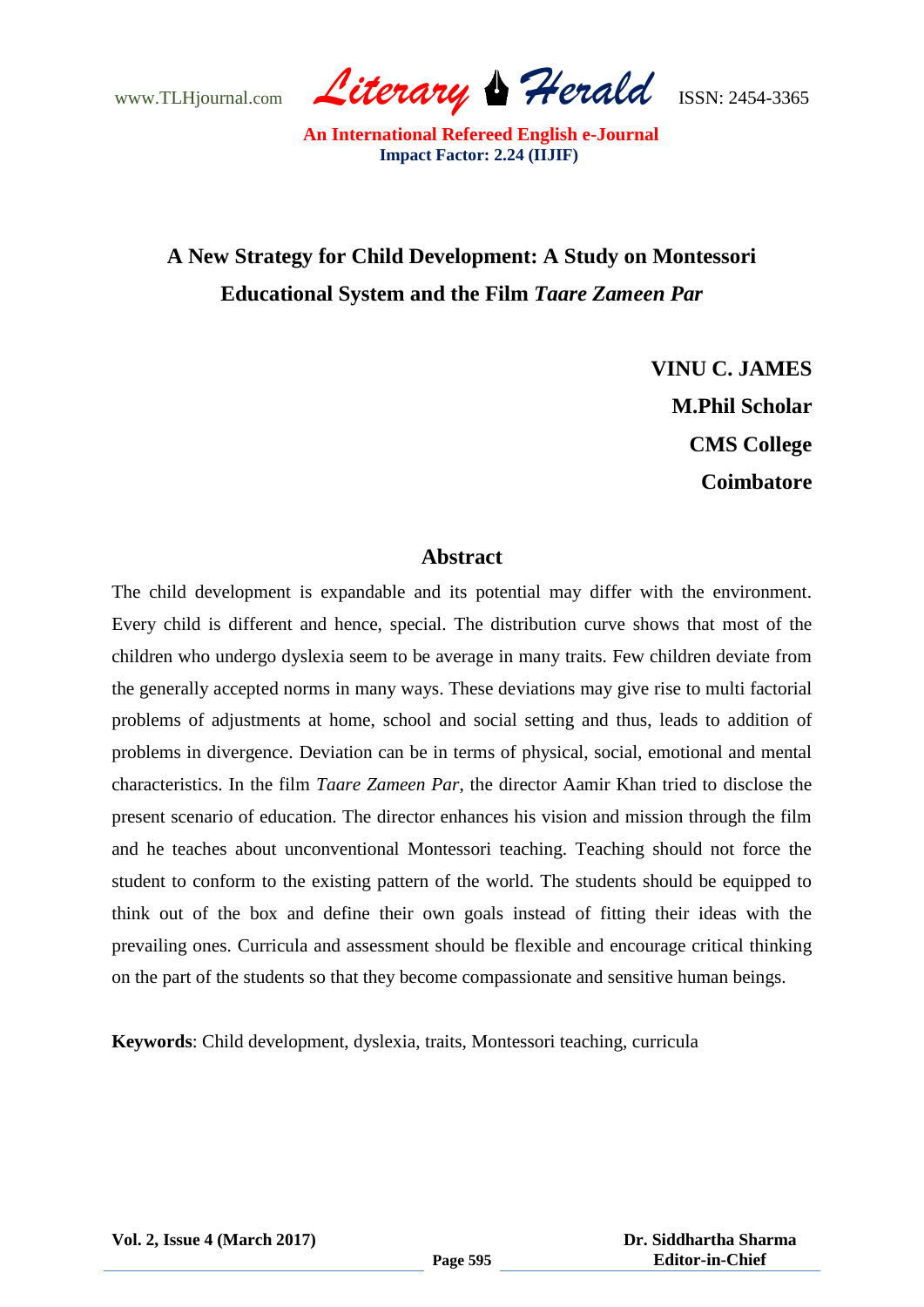www.TLHjournal.com *Literary Herald*ISSN: 2454-3365

# **A New Strategy for Child Development: A Study on Montessori Educational System and the Film** *Taare Zameen Par*

**VINU C. JAMES M.Phil Scholar CMS College Coimbatore**

### **"The aim of education is life itself, not preparation for life."**

#### **Maria Montessori**

*Taare Zameen Par* or Like Stars on Earth is a 2007 Indian drama film produced and directed by Aamir Khan. Darsheel Safary stars as 8-year-old Ishaan, and Aamir Khan acts his art teacher. Creative director and writer Amole Gupte primarily developed the idea with his wife Deepa Bhatia, who served as the film's editor. The film discovers the life and imagination of Ishaan, an 8-year-old dyslexic child. Although he excels in art, his pitiable academic performance directs his parents to send him to a boarding school. Ishaan's new art teacher suspects that he is dyslexic and helps him to triumph over his disability.

Nandakishor Awasthi, the protagonist's father in the film gives education to his son as mechanized, repeated and only for preparation of life. However, the method of education given by the substitute art teacher Ram Shankar Nikumh (Aamir Khan) is entirely different from that of Ishaan"s father. Nikumbh acted as a perfect, compassionate, sincere, heart touching teacher and he believes that life itself is an education process. Education is not only a process of high ranks and status but also a process of making man a real human being.

In *Taare Zameen Par*, the child Ishaan Awasthi is ridiculed at school and at home for not being able to write and read properly. Eight-year-old Ishaan is a happy-go-lucky child with a fertile imagination that can see fish flying but fails to grasp the difference between B and D. He has development dyslexia. He seems to be of average intelligence and his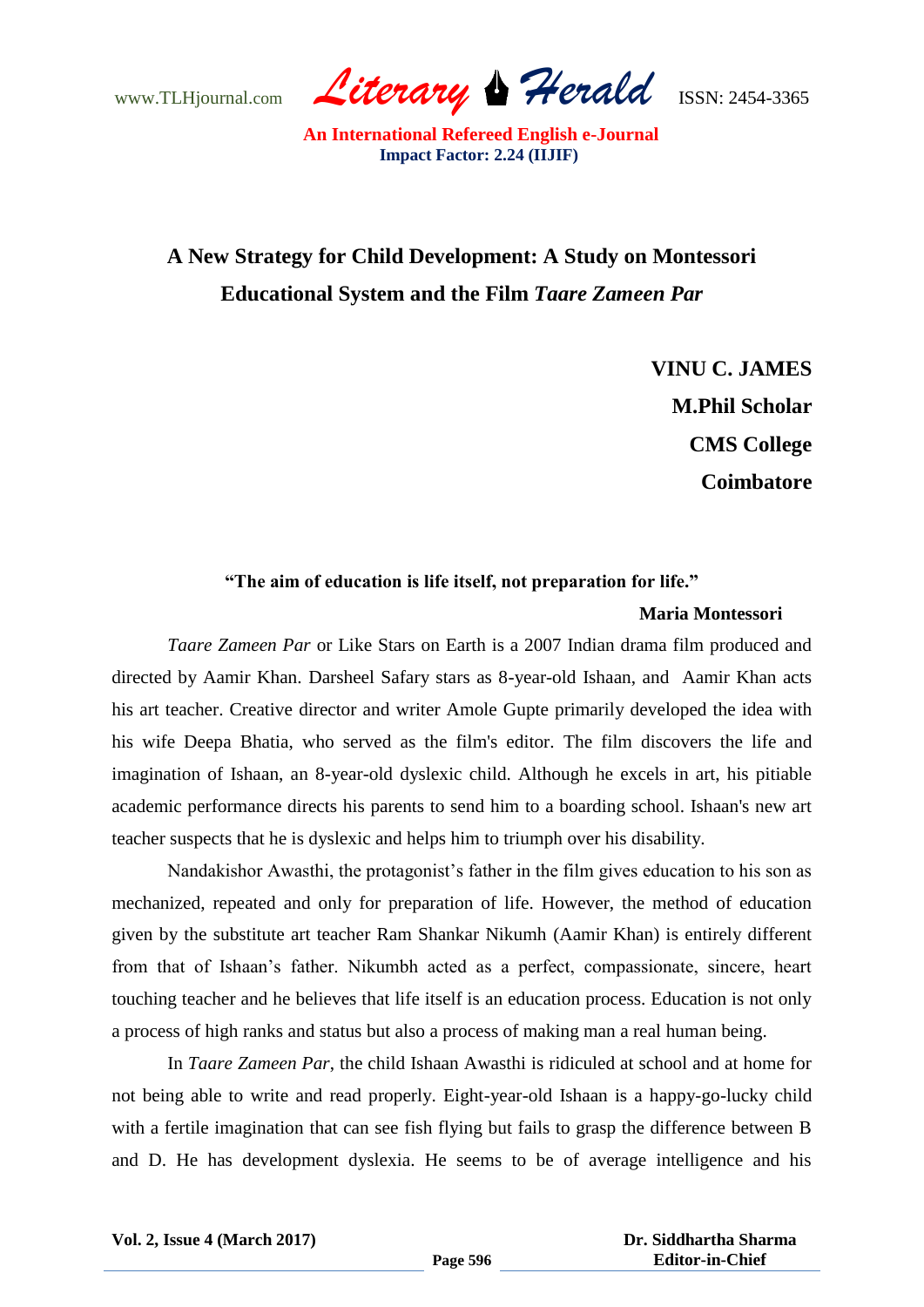www.TLHjournal.com *Literary Herald*ISSN: 2454-3365

spontaneous speech is fluent and meaningful. From the very beginning of the film, his facial expression appears very innocent, but it is tinged with stupidity.

Most of his mental trauma is expressed in a rigid way of facial expressions. In fact, though he is "stupid," he has the intelligence to get his letter requesting absence from school written by his elder brother Yohan. Ishaan cannot read, and his writing contains several spelling mistakes and the use of inappropriate letters and words.

He is frustrated and this is evident through his behavior at times kicking flowerpots when other children on the playground beat him up. However, he has no other conduct disorder. He shows his alienation in his paintings especially in the flicker book that shows he was separated from the adult world, the world of facts. His apparent hyperactivity (shown in a scene of his taking a shower) is perhaps a normal phenomenon in children of his age.

When Ishaan understood that his father Awasthi wants him to join a boarding school, he started having nightmares and the very thought of being separated from his mother traumatized him. The shock of alienation disturbed him always. Even his mother for a certain extent supported his father's decision, since she felt it was for his own good. Ishaan undergoes mental agony and frustration.

He certainly lacks motor skills (as is known to occur in dyslexia) as he cannot knot his tie or tie shoelaces properly. His inability to perform simple arithmetic is a bit of a puzzle; this is unusual in dyslexia. When asked to solve his three times table, he confidently picks up his pencil and sees a war of planets on the firmament of his mind where planet 3 smashes into planet 6 and beats it into smithereens. Naturally, the answer of 3\*6 is 3 for our little genius. At school he goes through a series of embarrassing events that crushes his self-confidence altogether. The repressive incidents take him away from his fantasies and imaginations and ultimately it shatters him.

According to the critical thinker Reshma Parveen "The film *Taare Zameen Par* by Aamir Khan has undoubtedly attracted the attention of educationists, teachers, parents, administrators and others interested in education. It is almost the first film, especially in Urdu/ Hindi speaking context, which may contribute to the educational theory and practice tremendously. A film can change the thinking, attitudes, behaviours, and practice of people easier than any other technique. The film gives some very important messages for parents and teachers alike. The role of the parents shown in the film is a typical role existing in our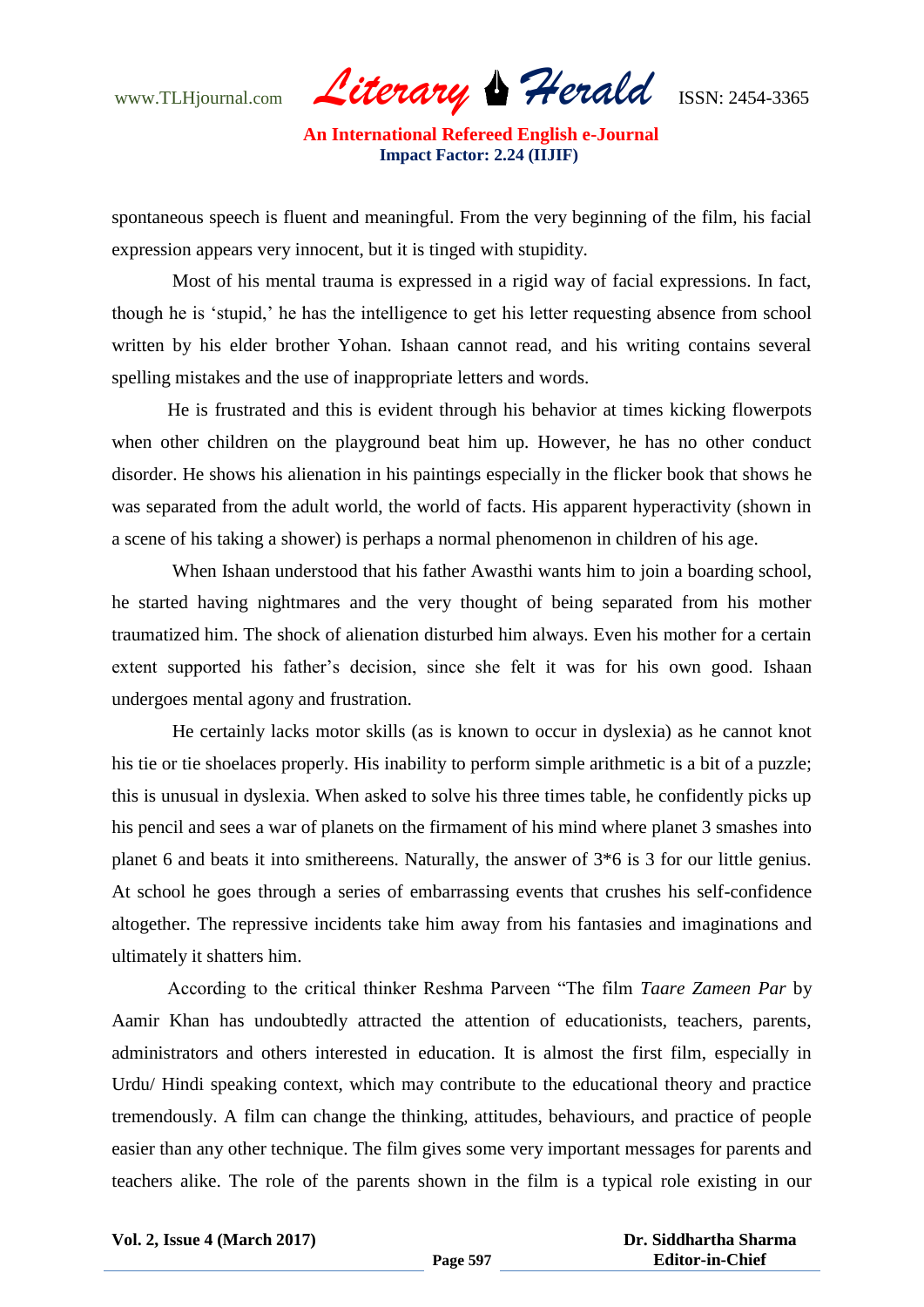www.TLHjournal.com *Literary Herald*ISSN: 2454-3365

society, may be in a different form. For instance, most fathers believe that they are responsible for earning money and therefore the internal responsibility of the house including child development is of the wife. This is a very dangerous notion, because the children may develop an indifferent attitude towards their fathers.

Aamir Khan"s *Taare Zameen Par* takes an empathetic look at the denial of opportunities to children affected with learning disabilities, the resulting despair in these children, and lucidly drives the need for understanding these special children by adopting appropriate learning strategies. Aamir Khan"s debut directorial film *Taare Zameen Par* gives the child more footage and captures every emotion deftly thereby focusing on its root cause and maintaining its significance throughout the movie. A number of sequences left the people misty eyed and felt deep attachment to the child. The lyrics of the songs are sheer poetry and contribute to the narrative.

The film *Taare Zameen Par* interconnects most of Montessori methods in order to ensure an empathetic look at the denial of opportunities to children affected with learning disability. Government departments and NGOs dealing with special schools think that "Special Education is Inclusive Education," so they turn to special educationists to operationalise the Right of Children to Free and Compulsory Education (RTE) Act from six to fourteen. The Rehabilitation Council of India (RCI), a regulatory body of the Ministry of Social Justice and Empowerment (MoSJE), says that only special teachers can teach children with disabilities (CWD) which is contrary towards the art teacher's arrival and teaching. According to the RCI, if an uncertified person teaches disabled children, it constitutes a criminal offence. Regular teachers can never teach disabled children if they do not get an RCI certificate.

This is a violation of the RTE Act and tedious to forget. The RCI has to be amended, special education demystified and the qualifications prescribed in the model rules and regulations for RTE schools should be applied to "all children" so that teaching them does not need a separate certification from the RCI.

Learning disability is a disorder that is caused by innate or family background. According to one estimate,12.5 percent of school children have learning problems of varying degrees. Boards such as the CBSE and ICSE offer concessions to LD students like extra hour to complete the paper, s scribe and waiving of the second language apart from allowing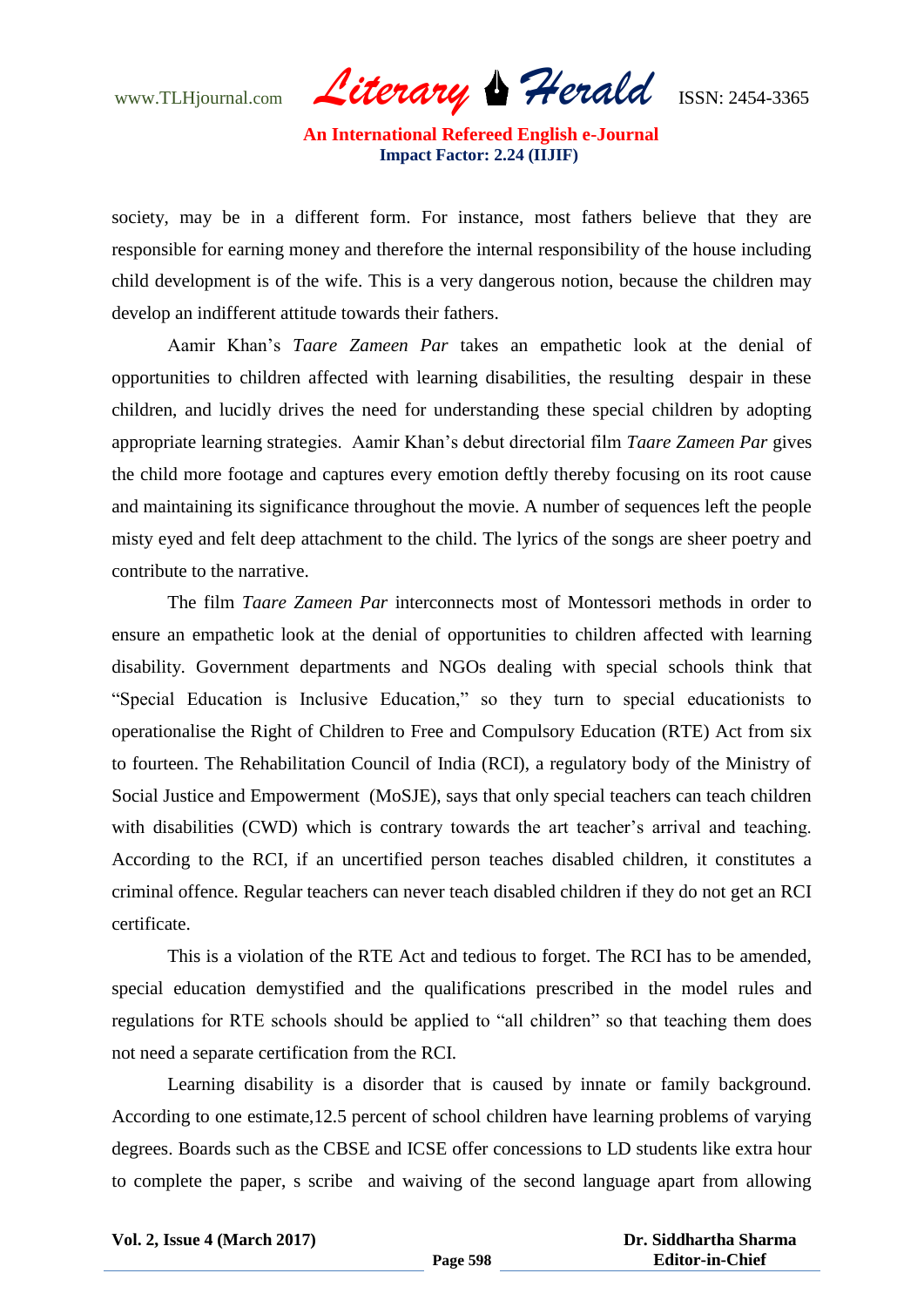www.TLHjournal.com *Literary Herald*ISSN: 2454-3365

calculators for mathematics exam. While many schools use this facility, some are hesitant to use the same fearing stigmatization. The Andra Pradesh, Maharashtra, Karnataka and Tamilnadu Boards of Secondary Education too offer concessions to students suffering from dyslexia. While one is not sure of the extent to which schools actually use these concessions and their awareness on this aspect, there is a need to sensitize the teaching community to the needs of the children with learning disability (LD).

The insensitivity of our schools towards children with LD could do more harm to the society, not to speak of the precious human resource that is wasted. Perhaps, ir would be interesting to study the loss of self-worth of the lakhs of children with LD thanks to the unhelpful attitude of our educational institutions and the frustration that it generates in these unfortunate children. It would come as no surprise if this study reveals that these children are attracted towards anti-social activities after they drop out from the schools. They give vent to their anger with the society that deprived them of a chance to become responsible human beings. It would be no exaggeration to state that we as a society are contributing to the misery of these children with LD by not equipping the schools to take care of the needs of these special children.

Many famous scientists, composers, and artists were dyslexic. A short list of famous dyslexics includes Leonardo da Vinci, Thomas Edison, Pablo Picasso, Beethoven, and Albert Einstein. They are brilliant in spite of their dyslexia. Many very successful people in today"s world have dyslexia, including Tom Cruise, Jay Leno, the actor Henry Winkler, and the playwright Wendy Wasserstein. If we read interviews with them, they will all report that they became successful because of their dyslexia – it motivated them to work harder than other people because they were told so many times that they would never amount to anything. They worked to prove their detractors wrong.

 The cornerstone of treatment of Special learning disability is remedial education. Because of the central nervous system"s higher plasticity in early years this should ideally began early, when the child is in primary school. Using specific teaching strategies and teaching materials, the special educator formulates an Individual Educational Program to reduce or eliminate the child"s deficiencies in specific learning areas of reading, writing, and mathematics identified during the child"s educational assessment.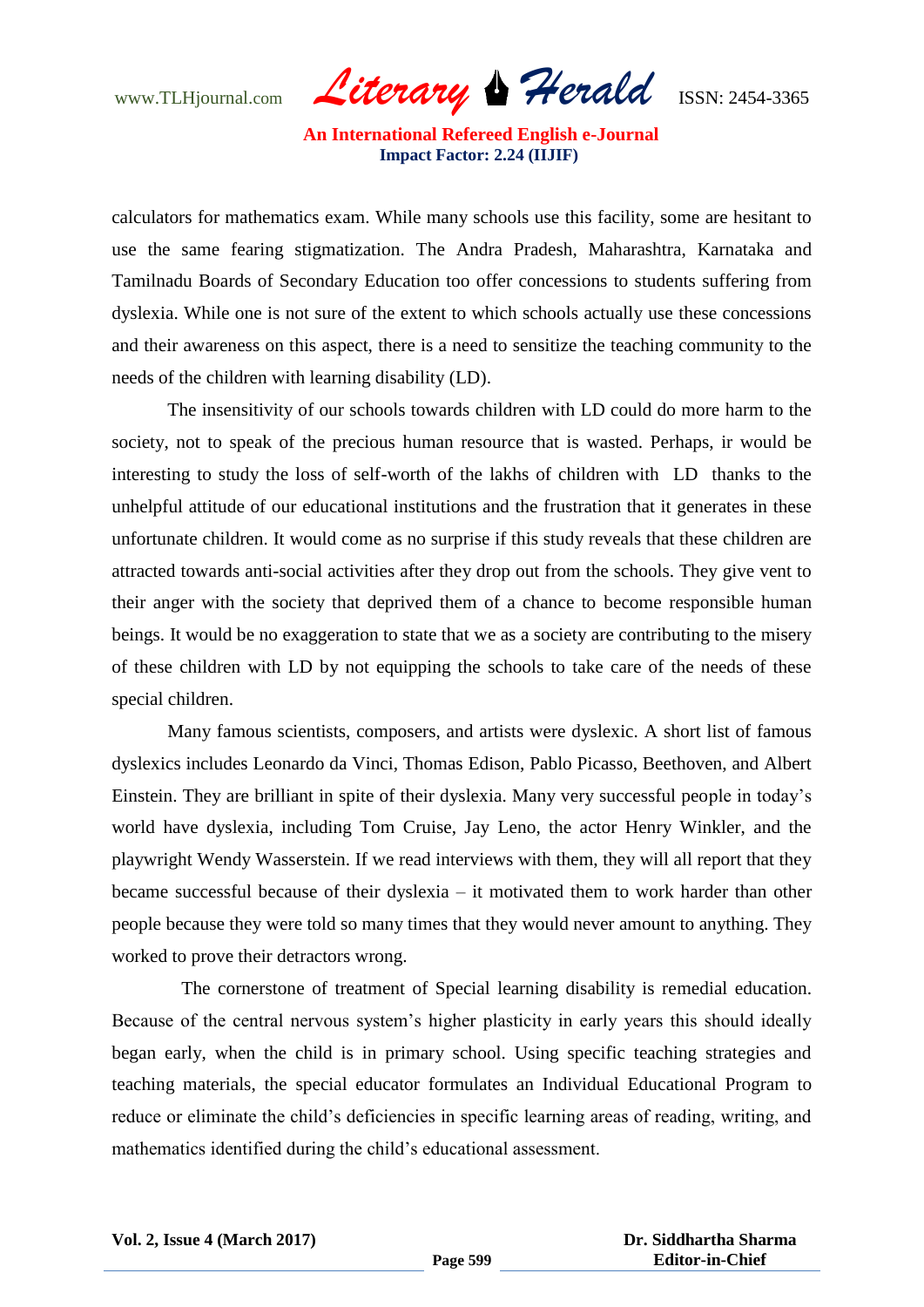www.TLHjournal.com *Literary Herald*ISSN: 2454-3365

 The child has to undergo remedial education sessions twice or thrice weekly for a few years to achieve academic competence. During these sessions, the child with dyslexia undergoes systematic and highly structured training exercises to learn that words can be segmented into smaller units of sound ("phoneme awareness"), and that these sounds are linked with specific letters and letter patterns ("phonics").

The child also requires practice in reading stories; both to apply newly acquired decoding skills to reading skills to reading words in context and to experience reading for meaning. For dyscalculia, remediation involves rote learning "number sense" or its access via symbolic information. However, even after adequate remedial education, subtle deficiencies in reading, writing, and mathematical abilities persist.

Montessori focuses on the development of each person as a complete human being from birth to maturity, which encompasses everything, from establishing order of the mind and environment to individual academic achievements. This could be the reason for rapid popularity of the Montessori system and the consequent adoption of this system in various educational institutions.

 It is a matter of concern that our education system is more inclined towards the textbook exercises. Only a few develop the habit of thinking over a problem in their own way. Further, school authorities are not encouraged to have creative ideas. The current system of teaching and evaluation does not provide any opportunity for this purpose. Starting from the primary to the higher education, the present emphasis is on maximization of the quantity of information instead of leaving room for imagination or recreation of minds.

 We forget that the creative mind always has no problem in acquiring information on its own. The complete division between the cultures of science and humanities and deviation of science from philosophy has reduced the sphere of scientific thought. Science educators may ponder over this problem and to a certain extent try to provide an opportunity to enlarge the sphere of scientific thoughts.

Montessori methods and teachings can cure children with LD but the fees and materials are too costly and not affordable to common people. It is anti-thesis to the system but it is the reality. Most of the universities in India have planned to start Montessori Schools in their curriculam not only for helping ordinary people but also for providing advance level of teaching within affordable prices. The popularity of Montessori methods and schools are in